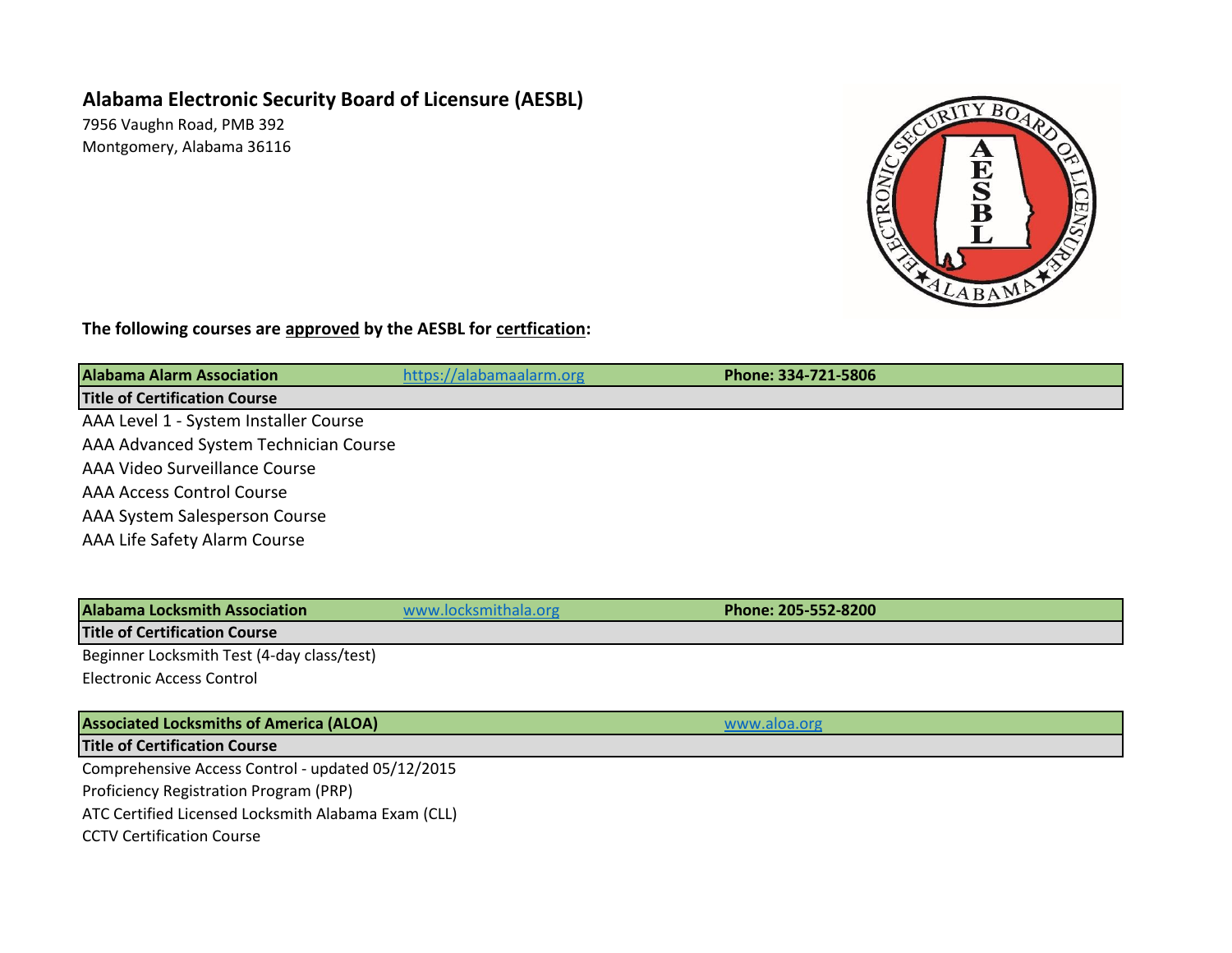| <b>Electronic Security Association (ESA) - National Training School (NTS)</b> | www.esaweb.org |
|-------------------------------------------------------------------------------|----------------|
| <b>Title of Certification Course</b>                                          |                |
| Certified Alarm Technician (Level I)*                                         |                |
| ABAT/Advanced Intrusion Systems Course (Level II)*                            |                |
| <b>Electronic Access Control</b>                                              |                |
| Understanding Alarms (for Salespersons)                                       |                |
| Video System Technology                                                       |                |
|                                                                               |                |

| <b>Elite CEU, Inc.</b>                                         |                                   | www.eliteceu.com      |  |
|----------------------------------------------------------------|-----------------------------------|-----------------------|--|
| <b>Title of Certification Course</b>                           |                                   |                       |  |
| Alarm Level 1*                                                 |                                   |                       |  |
| AEIT Advanced Electronic Intrusion Technician (Alarm Level 2)* |                                   |                       |  |
| Video Surveillance Systems (VSS)                               |                                   |                       |  |
| Security System Sales Certification                            |                                   |                       |  |
| Electronic Access Control                                      |                                   |                       |  |
|                                                                |                                   |                       |  |
|                                                                |                                   |                       |  |
| <b>Complete Electrical Academy, LLC</b>                        | www.completeelectricalacademy.com | Phone: 1-800-775-8524 |  |

**Title of Certification Course**

Electronic Security Technician Training (Level 1) Electronic Security Alarm Basics (for Salespersons)

| Tennessee Network of Security Integrators  | www.thetnsi.org | Phone: 615-791-9590 |
|--------------------------------------------|-----------------|---------------------|
| <b>Title of Certification Course</b>       |                 |                     |
| TN Security Certification Course (Level 1) |                 |                     |

| <b>The Monitoring Association (formerly CSAA)</b> | www.tma.us/education/operator-online/ |
|---------------------------------------------------|---------------------------------------|
|                                                   |                                       |

**Title of Certification Course**

TMA Online Operator Level 1